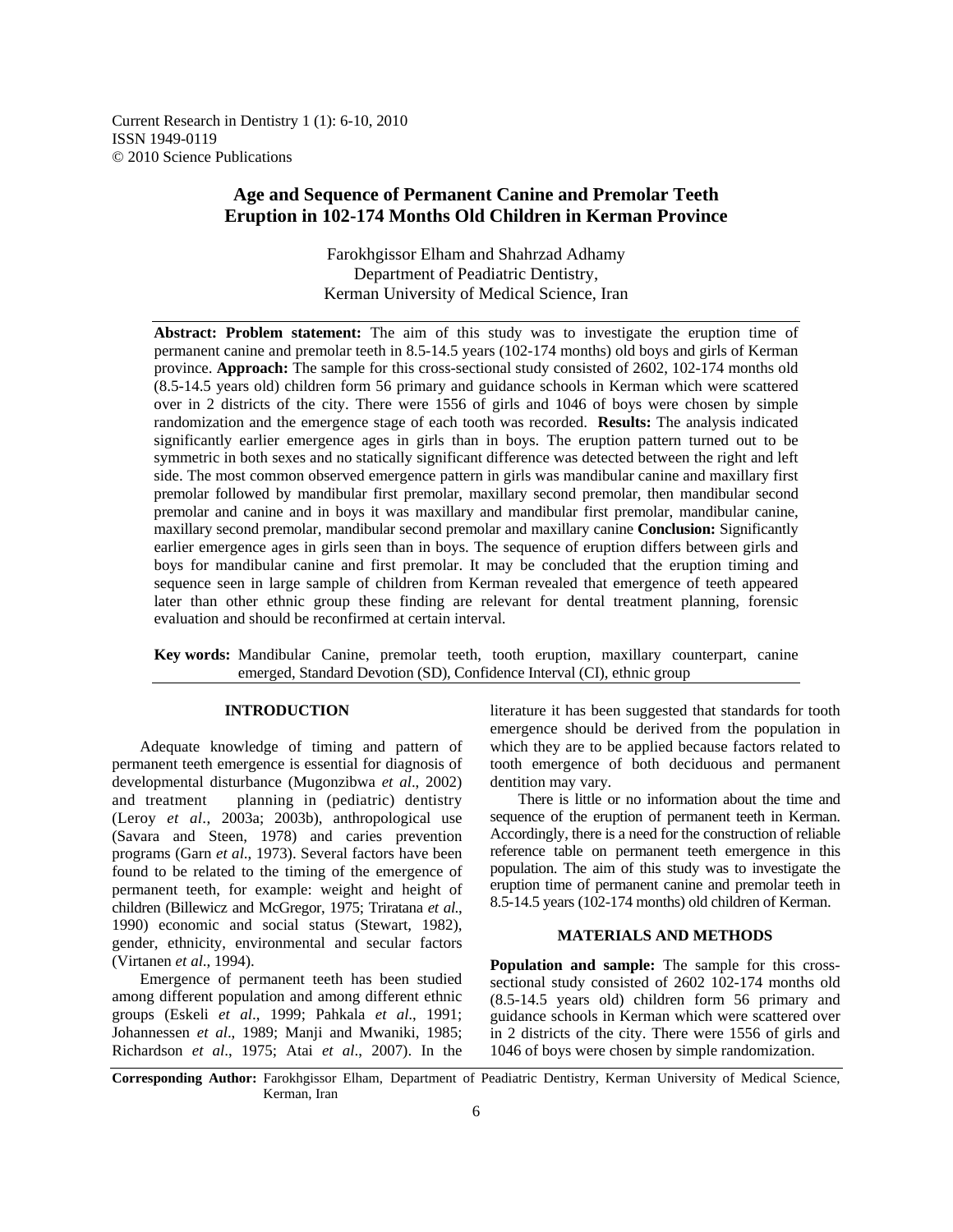**Clinical examination:** Before starting, sessions were arranged for children and their parents to describe and discuss the study and obtain consent. Dental examinations were carried out by trained dentistexaminers. Each of the canine and premolar teeth was scored according to its clinical eruption stage. The scoring was as below:

#### **No visible tooth:**

**Any visible tooth structure:** Sex and age (in month) of the children were also recorded.

 If any of these conditions existed, it would be excluded from the study:

- Tilting of first molar more than 2 mm
- Early loss of first and second deciduas molar
- Sever crowding

 For statistical analysis, SPSS and Mann-Whitney test were used and P-value of less than 0.05 was considered statistically significant.

#### **RESULTS**

 Table 1and 2 shows) mean, Standard Devotion (SD), Minimum (Min), Maximum (Max) and the Confidence Interval (CI): Eruption time in boys and girls.

 Table 3 shows the mean time of the eruption. The results showed that the average age at the eruption of permanent teeth in girls is significantly younger than the boys.

 The average time of permanent teeth eruption between girls and boys ranged from 4-7 month. With the largest difference being seen in mandibular canine (7 months).

 The eruption pattern turned out to be symmetric in both sexes and no statically significant difference was detected between the right and left side. The result of this study also showed that the mandibular teeth have an earlier eruption time than maxillary counterpart in both girls and boys with the exception of the first and second premolar. There was no significant difference in mean age of permanent teeth eruption in left and right side of jaws in both groups. Our result revealed that the average age at eruption time of mandibular canine in girls was younger than boys and also revealed earlier eruption of comparable teeth in females as against males. In both groups the maxillary canine appeared after the second premolar. Emergence of mandibular canine in female was about 11, 9 years and first premolar appeared at the same time as the manidbular canine.

 The emergence of the first premolar of both jaws was of the same time in 12.6 year that is later than girls.

| number | mean  | SD.  | min | Max | <b>CI</b>                                                                                                                                                                                                                            |
|--------|-------|------|-----|-----|--------------------------------------------------------------------------------------------------------------------------------------------------------------------------------------------------------------------------------------|
| 616    | 151/8 | 14   | 38  | 204 | 155/5-157/6                                                                                                                                                                                                                          |
| 626    | 151/7 | 16/7 | 95  | 201 | 150/3-153                                                                                                                                                                                                                            |
| 520    | 153/4 | 16/5 | 95  | 201 | 152-154/8                                                                                                                                                                                                                            |
| 516    | 153/1 | 17   | 95  | 201 | 151/6-154/6                                                                                                                                                                                                                          |
| 720    | 149/1 | 17/7 | 95  | 201 | 147/8-150/4                                                                                                                                                                                                                          |
| 723    | 149/2 | 17/5 | 95  | 201 | 147/9-150/5                                                                                                                                                                                                                          |
| 678    | 150/3 | 17   | 95  | 201 | 149-151/6                                                                                                                                                                                                                            |
| 679    | 150/2 | 17/2 | 95  | 201 | 148/8-151/5                                                                                                                                                                                                                          |
| 471    | 154/7 | 16/7 | 95  | 201 | 153/2-156//2                                                                                                                                                                                                                         |
| 471    | 154/7 | 16/7 | 95  | 190 | 153/2-156//2                                                                                                                                                                                                                         |
|        |       |      |     |     |                                                                                                                                                                                                                                      |
| 793    | 148/8 | 17/5 | 95  | 201 | 147-149/3                                                                                                                                                                                                                            |
| 793    | 148/8 | 17/5 | 95  | 201 | 147-149/3                                                                                                                                                                                                                            |
|        |       |      |     |     | <u> 1980 - 1980 - 1980 - 1980 - 1980 - 1980 - 1980 - 1980 - 1980 - 1980 - 1980 - 1980 - 1980 - 1980 - 1980 - 1980 - 1980 - 1980 - 1980 - 1980 - 1980 - 1980 - 1980 - 1980 - 1980 - 1980 - 1980 - 1980 - 1980 - 1980 - 1980 - 198</u> |

Table 1: Mean, Standard Devotion (SD), Minimum (Min), Maximum (Max) and the Confidence Interval (CI): Eruption time in boys

Table 2: Mean, Standard Devotion (SD), Minimum (Min), Maximum (Max) and the Confidence Interval (CI): Eruption time in girls

| The sequence of tooth eruption | number | mean  | SD   | min | Max | CI          |
|--------------------------------|--------|-------|------|-----|-----|-------------|
| Max. right second premolar     | 610    | 156/5 | 14   | 38  | 204 | 155/5-157/6 |
| Max. left second premolar      | 610    | 667   | 14/2 | 38  | 204 | 155/4-157/7 |
| Mand. right second premolar    | 558    | 157/8 | 13/7 | 38  | 204 | 156/6-159   |
| Mand. left second premolar     | 561    | 157/6 | 13/8 | 38  | 204 | 156/5-158/8 |
| Max. right first premolar      | 667    | 154/7 | 15/1 | 38  | 204 | 153/5-155/8 |
| Max. left first premolar       | 667    | 154/7 | 15/2 | 38  | 204 | 153/4-155/7 |
| Mand. right first premolar     | 637    | 155/6 | 17   | 38  | 204 | 154/5-156/8 |
| Mand. left first premolar      | 632    | 155/9 | 17/2 | 38  | 204 | 154/8-157   |
| ax. right canine               | 500    | 159/6 | 16/7 | 38  | 204 | 158-160/7   |
| Max. left canine               | 509    | 159/7 | 16/7 | 38  | 204 | 158/6-160/7 |
| Mand. right                    |        |       |      |     |     |             |
| canine                         | 661    | 154/5 | 17/5 | 38  | 204 | 153/4-155/7 |
| Mand, left canine              | 672    | 154/2 | 17/5 | 38  | 204 | 153/2-155/2 |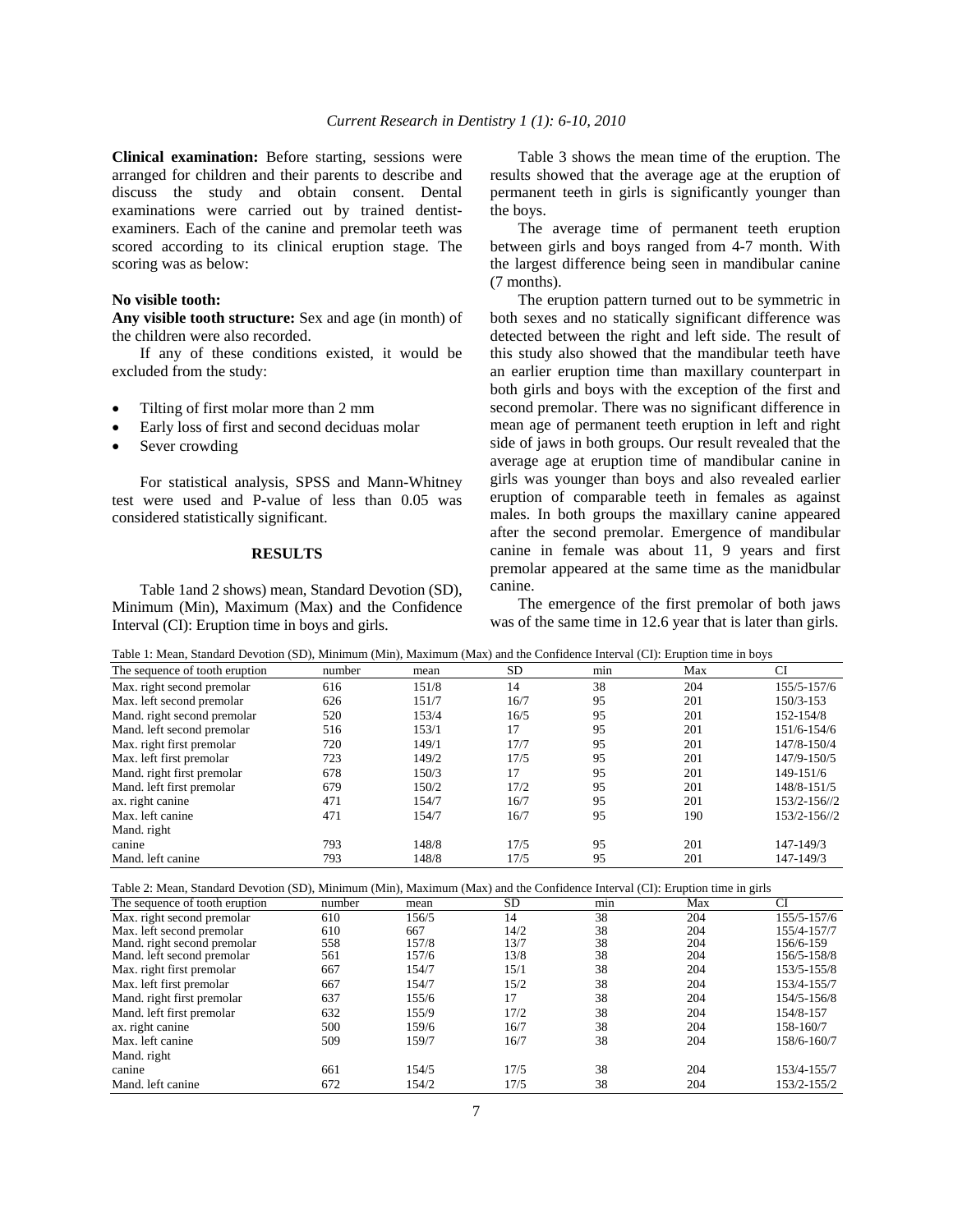| Table 3: The mean $(\pm SD)$ time of tooth eruption |  |  |  |
|-----------------------------------------------------|--|--|--|
|-----------------------------------------------------|--|--|--|

| Girls            | <b>Boys</b>                  |  |  |  |  |
|------------------|------------------------------|--|--|--|--|
| Eruption time    | Eruption time p-value        |  |  |  |  |
| $148.6 + 18.0$   | $152.8 \pm 16.3$             |  |  |  |  |
| $148.8 \pm 17.7$ | $152.7 \pm 16.4$             |  |  |  |  |
| $149.5 + 17.4$   | $154.4 + 15.6$               |  |  |  |  |
| $149.1 \pm 17.6$ | $154 \pm 16.00$              |  |  |  |  |
| $143 \pm 20.00$  | $149.5 \pm 17.6$             |  |  |  |  |
| $142.7+20.0$     | < 0.0001<br>$149.1 \pm 18.0$ |  |  |  |  |
| $144.7 \pm 19.0$ | $149.5 \pm 17.7$             |  |  |  |  |
| $143.9 \pm 19.5$ | $149.5 \pm 18.0$             |  |  |  |  |
| $149.2 \pm 17.2$ | $154.8 \pm 15.1$             |  |  |  |  |
| $149.2 \pm 17.2$ | $155.2 \pm 14.7$             |  |  |  |  |
| $143.3 \pm 19.7$ | $150.3 \pm 17.1$             |  |  |  |  |
| $143.2 \pm 19.7$ | $150.3 \pm 17.1$             |  |  |  |  |
|                  |                              |  |  |  |  |

 In females eruption time for mandibular first premolar was at 12 years and for maxillary second premolars was at 12.9 years. The mandibular first premolar erupted at 12 years the mandibular and maxillary canine emerged at 12.5 years in males the emergence of mandibular canine was at 12.6 years. That is earlier in female by about 1 year. At least the emergence of the maxillary second premolar in males was at 12.11 years and also the maxillary canine emerged at approximately at the same time. Both the maxillary and mandibular canine and premolar in female appeared earlier than in males.

 The emergence of the permanent teeth in Kerman children is a little delayed compared to most of the other populations. The most common observed emergence pattern in girls was mandibular canine and maxillary first premolar followed by mandibular first premolar, maxillary second premolar, then maxillary mandibular second premolar and canine and in boys it was maxillary and mandibular first premolar, mandibular canine, maxillary second premolar, mandibular second premolar and maxillary canine.

 The range of variation in eruption time differed for differing permanent teeth and between girls and boys. In girls the minimum range of variation in eruption (17.2 months) was seen in maxillary canine. The maximum range of variation in girls (20 months) was seen for the maxillary first premolar. In boys the minimum range of variation of eruption (14.7 months) was seen in the maxillary canine and the maximum range of variation in boys was seen in mandibular first premolar (18 months).

## **DISSCUSION**

 Cross sectional data on permanent teeth eruption (canine and premolar) were collected from 2602 subject of primary and junior school in Kerman Province of Iran.

 Since the Kerman is the largest province in Iran country and survey the timing and sequence of teeth eruption provide an important foundation to understanding the biology and culture of past and present population this information is also of clinical significance in child health planning, diagnosis and treatment planning (Hussin *et al*., 2007).

 The results showed that the average age at the eruption of permanent teeth in girls is significantly younger than in boys.

 The average time of permanent teeth eruption between girls and boys ranged from 4-7 month. With the largest difference being seen in mandibular canine (7 months).

 These results are in parallel with those described elsewhere in the literature.

 Stewart (1982) reported difference in the eruption time between genders to be a maximum of 2-10 months and Hagg and Taranger (1985); Hurme (1949) and Kim *et al*. (2003) reported that average age at eruption among girl was distinctively earlier than in boys. This survey clearly confirm to previous findings.

 The result of this study also showed that the mandibular teeth have an earlier eruption time than maxillary teeth in both girls and boys with the exception of the first and second premolar. That is in parallel with the other studies in literature Blankenstein and Cleaton (1990); Kochhar and Richardson (1998) and Mugonzibwa *et al*. (2002).

 It is postulated that there are numerous factors which influence the development and eruption of teeth including: endocrine, genetic, nutrition and ethnics. The emergence of permanent maxillary first and second premolar in Kerman population was earlier than the mandibular counterpart. Similar sequence of eruption seen in other studies. Nizam *et al*. (2003) reported that all mandibular teeth with the exception of first and second premolar in both males and females, tended to erupt earlier than the maxillary counterpart, Kochhar and Richardson (1998) and Friedrich *et al*. (2007) also showed similar results.

 Our result revealed that the average age at eruption time of mandibular canine in girls was younger than boys.

 This study confirms earlier eruption of comparable teeth in females as against males.

 Early eruption is generally a conflict of earlier maturation in the females (Nizam *et al*., 2003). But Earlier eruption in boys reported by Wedi *et al*. (2005).

 There are no substantial differences in the sequence and timing of permanent teeth eruption compared with other studies such as Japan (Hoffding *et al*., 1984) America (Pahkala *et al*., 1991) Finland (Moslemi, 2004) Denmark (Hughes *et al*., 2007), Tehran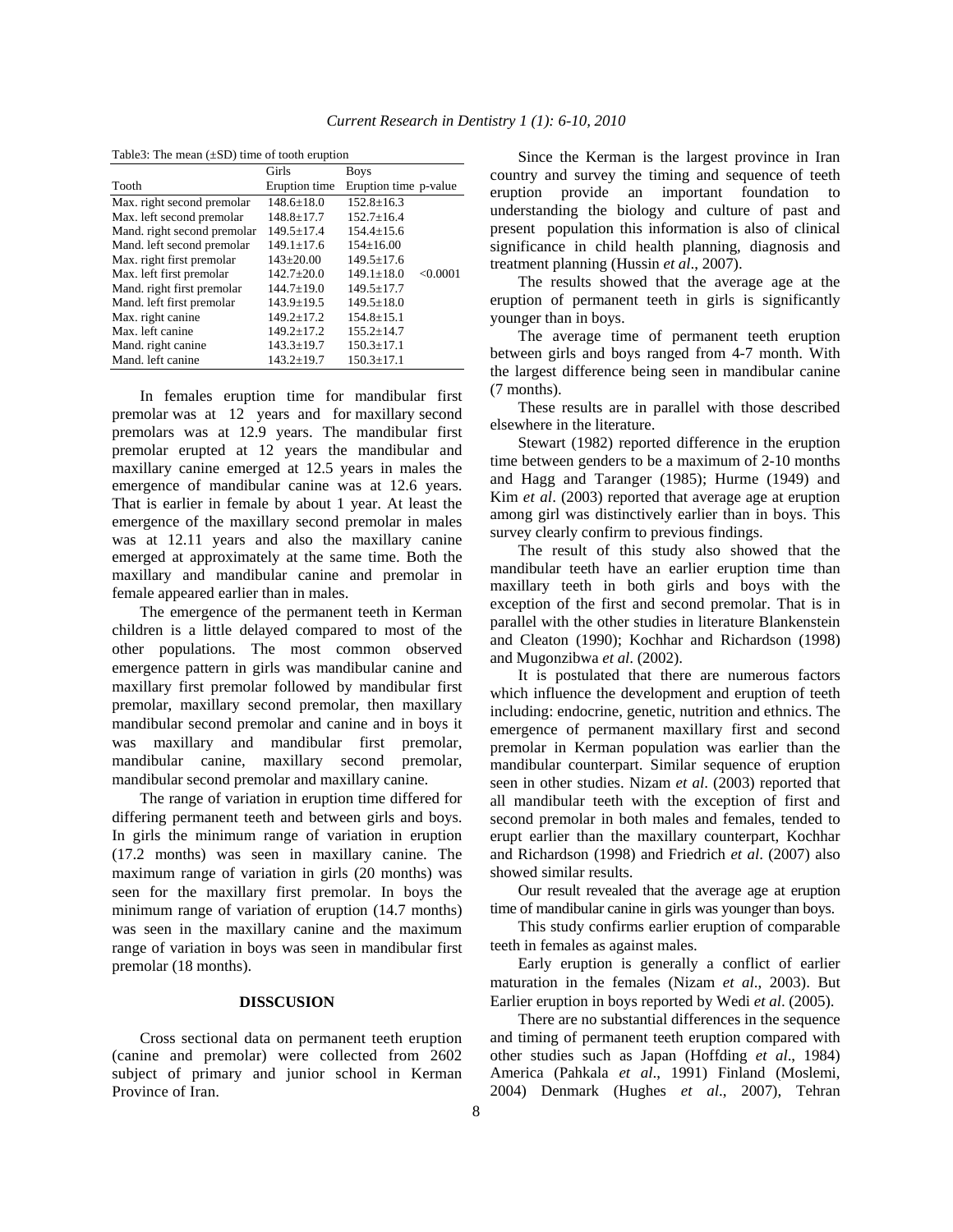(Mahmoodian, 1998) knowledge about eruption time for canine and premolar is critical for dental treatment planning specially in orthodontic in cases of a space deficit in the canine region.

 There was no significant difference in mean age of permanent teeth eruption in left and right side of jaws in both groups.

 That is agree with Kochhar and Richardson (1998) and Hughes *et al*. (2007).

 In both groups the maxillary canine appeared after the second premolar. Emergence of mandibular canine in female was about 11, 9 years and first premolar appeared at the same time as the mandibular canine.

 The emergence of the first premolar of both jaws was of the same time in 12.6 year that is later than girls.

 In females eruption time for mandibular first premolar was at 12 years and for maxillary second premolars was at 12.9 years. The mandibular first premolar erupted at 12 years the mandibular and maxillary canine emerged at 12.5 years in males the emergence of mandibular canine was at 12.6 years. That is earlier in female by about 1 year.

 At least the emergence of the maxillary second premolar in males was at 12.11 years and also the maxillary canine emerged at approximately at the same time. Both the maxillary and mandibular canine and premolar in female appeared earlier than in males.

 The emergence of the permanent teeth in Kerman children is a little delayed compared to most of the other populations.

 Our study revealed that the mean age of emergence of teeth is earlier than maxillary counterpart in both grills and boys. But maxillary first and second premolar erupted earlier than mandibular counterpart. The sequence of eruption in this study is in accordance with previous study (Hurme, 1949; Kim *et al*., 2003; Blankenstein and Cleaton, 1990; Kochhar and Richardson, 1998; Mahmoodian, 1998) also found the same pattern for premolar teeth eruption with exception mandibular first premolar, which erupted earlirt than mandibular canine. But our result is in contrast with (Moslemi, 2004; Mahmoodian, 1998).

 Similar sequence in eruption seen, at least comparison of our result with other states in America (Wedi *et al*., 2005) Finland (Hoffding *et al*., 1984) Tanzania (Mugonzibwa *et al*., 2002) revealed that eruption time in Kermanian children is later.

 Factors affecting the time and sequence of eruption such as genetic over weight (Billewicz and McGregor, 1975; Triratana *et al*., 1990; Stewart, 1982) fluorides and caries environmental ethnicity socio economic and secular factor (Virtanen *et al*., 1994).

 Ethnic origin has been proven by many investigators to have influence on the timing of teeth eruption.

 It is said to exert more influence that other variable such as the socio economic status or nutrition. Socio economic conditions may play a major role in general stomatic growth but their effect on dental development is considered to be insignificant (Hussin *et al*., 2007)

## **CONCLUSION**

 It may be concluded that the eruption timing and sequence seen in large sample of children from Kerman revealed that emergence of teeth appeared later than other ethnic group these finding are relevant for dental treatment planning, forensic evaluation.

### **REFERENCES**

- Atai, Z., M. Ansari and N. Torabi, 2007. Efficacy of olive leaf extract in the treatment of minor oral aphthous ulcers. Am. J. Inf. Dis., 3: 24-26. DOI: 10.3844/ajidsp.2007.24.26
- Billewicz, W.Z. and I.A. McGregor, 1975. Eruption of permanent teeth in West African (Gambian) children in relation to age, sex and physique. Ann. Hum. Biol., 2: 17-28. DOI: 10.1080/03014467500000661
- Blankenstein, R. and P.E.J. Cleaton, 1990. The onest of eruption of permanent teeth eruption amongst South Africa Indian children. Am. Hum. Biol., 17: 515-521. DOI: 10.1080/03014469000001282
- Eskeli, R., M.T. Laine-Alava, H. Hausen and R. Pahkala, 1999. Standards of permanent tooth emergence in finish children. Angle Orthod., 69: 529-533. PMID: 10593443
- Friedrich, R.E., N. Kamalwand, S.W. Jurgen and H.A. Scheuer, 2007. Eruption times of permanent teeth in male children and adolescents of Tehran (Iran). Arch. Kriminol., 219: 145-168. PMID: 17612333
- Garn, S.M., S.T. Sandusky, J.M. Nagy and F.L. Trowbridge, 1973. Negro-Caucasoid differences in permanent tooth emergence at a constant income level. Arch. Oral. Biol., 18: 609-615. DOI: 10.1016/0003- 9969(73)90099-X
- Hagg, U. and J. Taranger, 1985. Dental development, Dental age and tooth counts. Angle Orthod., 55: 93-107. PMID: 3860029
- Hoffding, J., M. Maeda, K. Yamaguchi, H. Tsuji and S. Yoshida, 1984. Emergence of permanent teeth and onset of dental stage in Japanese children. Comm. Dent Oral. Epidemiol., 1: 55-58. DOI: 10.1111/j.1600-0528.1984.tb01411.x